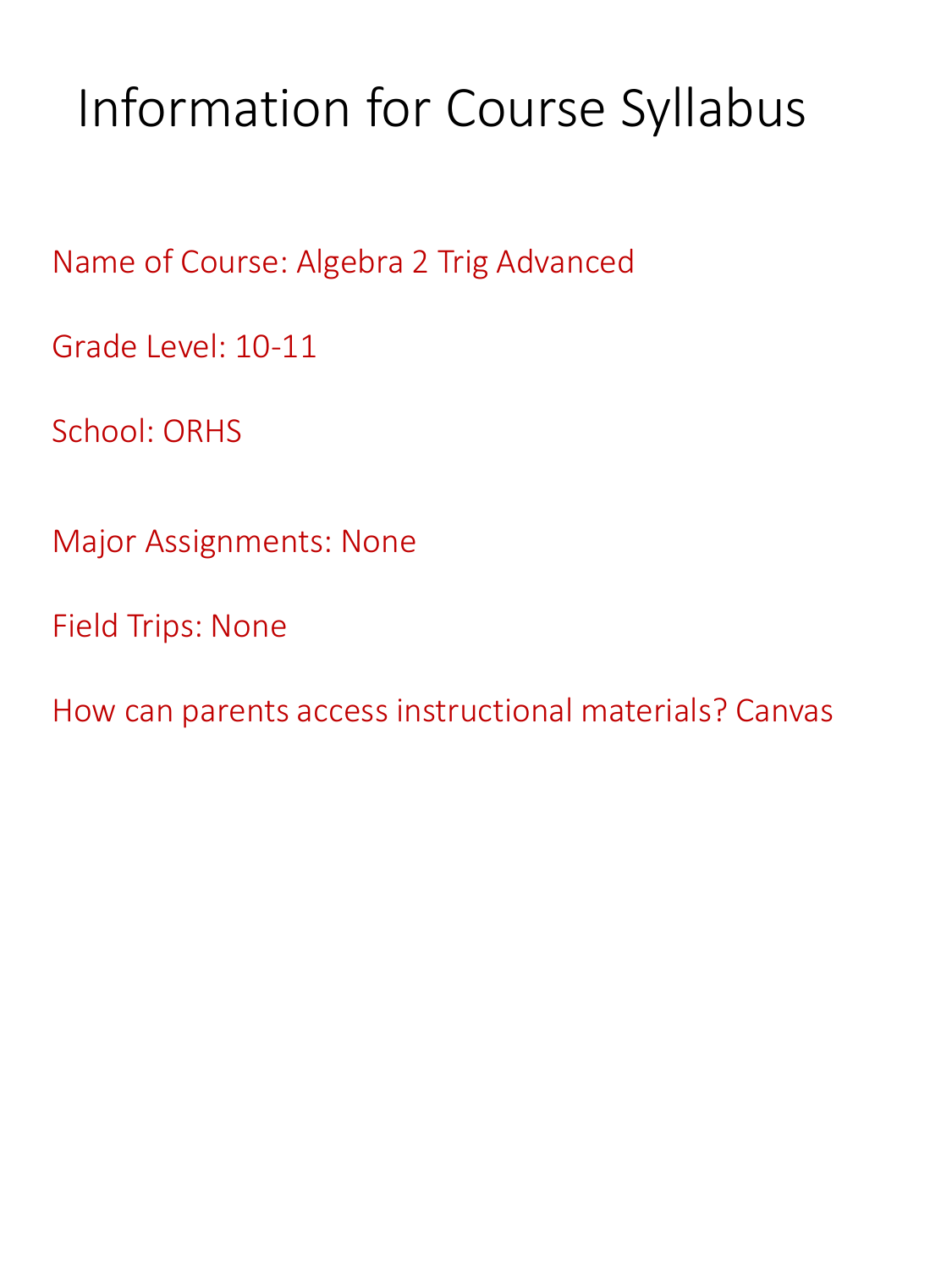## **Term 1**

**A2.F.IF.A.1** For a function that models a relationship between two quantities, interpret key features of graphs and tables in terms of the quantities, and sketch graphs showing key features given a verbal description of the relationship.

**A2.F.IF.A.2** Calculate and interpret the average rate of change of a function (presented symbolically or as a table) over a specified interval. Estimate the rate of change from a graph.

**A2.F.BF.B.3** Identify the effect on the graph of replacing  $f(x)$  by  $f(x) + k$ ,  $k f(x)$ ,  $f(kx)$ , and  $f(x)$ + *k*) for specific values of *k* (both positive and negative); find the value of *k* given the graphs. Experiment with cases and illustrate an explanation of the effects on the graph using technology.

**A2.F.BF.A.1** Write a function that describes a relationship between two quantities. **a.** Determine an explicit expression, a recursive process, or steps for calculation from a context.

**A2.F.BF.A.2** Write arithmetic and geometric sequences with an explicit formula and use them to model situations.

**A2.F.LE.A.1** Construct linear and exponential functions, including arithmetic and geometric sequences, given a graph, a table, a description of a relationship, or inputoutput pairs.

**A2.F.LE.B.3** Interpret the parameters in a linear or exponential function in terms of a constant.

**A2.F.IF.B.3** Graph functions expressed symbolically and show key features of the graph, by hand and using technology.

**c.** Graph exponential and logarithmic functions, showing intercepts and end behavior.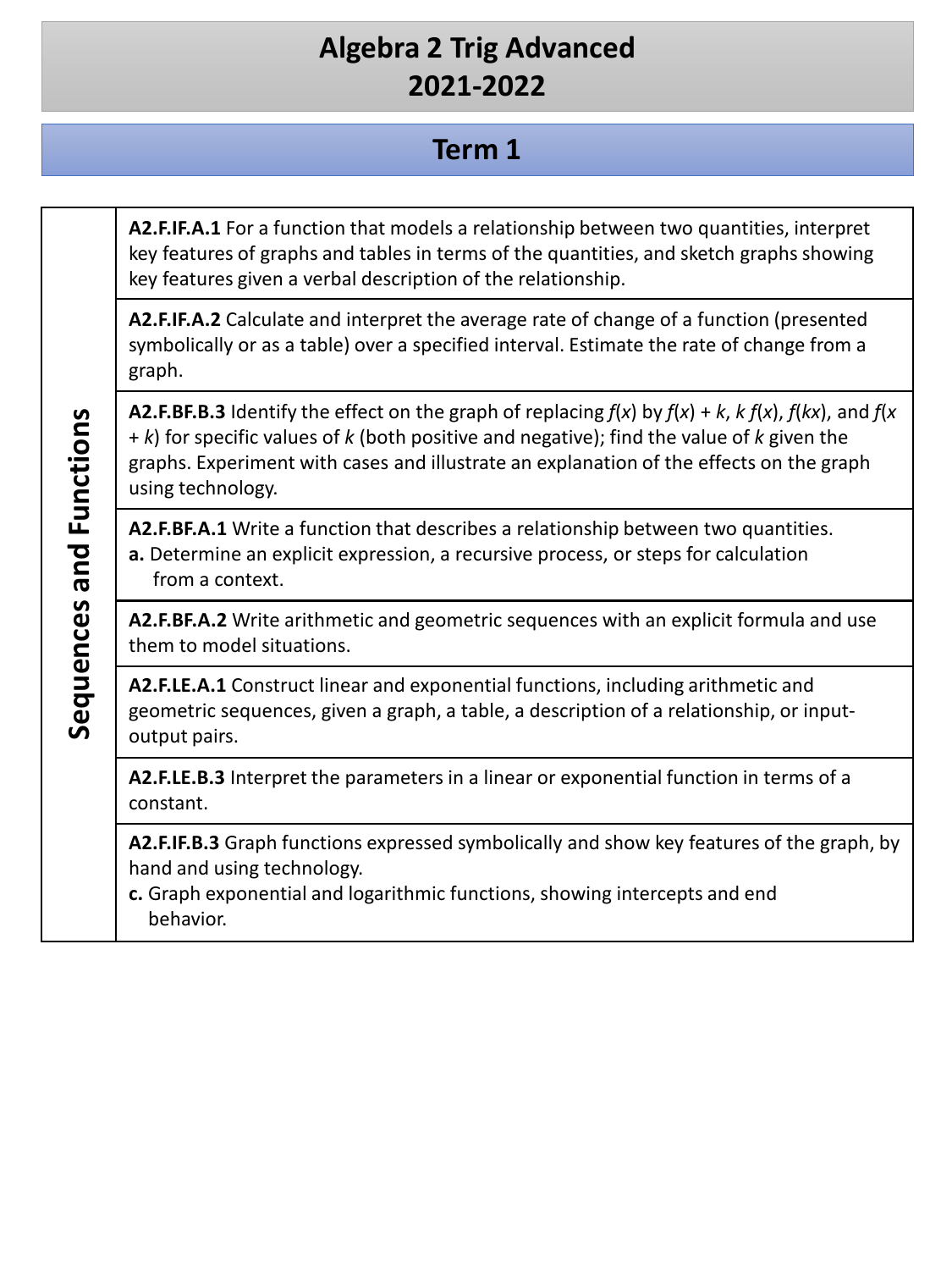# **Term 1**

**A2.A.APR.A.1** Know and apply the Remainder Theorem: For a polynomial *p*(*x*) and a number *a*, the remainder on division by  $x - a$  is  $p(a)$ , so  $p(a) = 0$  if and only if  $(x - a)$  is a factor of *p*(*x*).

**A2.A.APR.A.2** Identify zeros of polynomials when suitable factorizations are available, and use the zeros to construct a rough graph of the function defined by the polynomial.

**A2.A.APR.B.3** Know and use polynomial identities to describe numerical relationships.

**A2.A.SSE.A.1** Use the structure of an expression to identify ways to rewrite it.

**A2.F.IF.B.3** Graph functions expressed symbolically and show key features of the graph, by hand and using technology.

**b.** Graph polynomial functions, identifying zeros when suitable factorizations are available and showing end behavior.

**A2.F.BF.B.3** Identify the effect on the graph of replacing  $f(x)$  by  $f(x) + k$ ,  $k f(x)$ ,  $f(kx)$ , and  $f(x)$ + *k*) for specific values of *k* (both positive and negative); find the value of *k* given the graphs. Experiment with cases and illustrate an explanation of the effects on the graph using technology.

**A2.A.REI.A.2** Solve rational and radical equations in one variable, and identify extraneous solutions when they exist.

**A2.F.BF.A.1** Write a function that describes a relationship between two quantities. **b.** Combine standard function types using arithmetic operations.

**A2.A.CED.A.1** Create equations and inequalities in one variable and use them to solve problems.

**A2.A.APR.C.4** Rewrite rational expressions in different forms.

**A2.N.Q.A.1** Identify, interpret, and justify appropriate quantities for the purpose of descriptive modeling.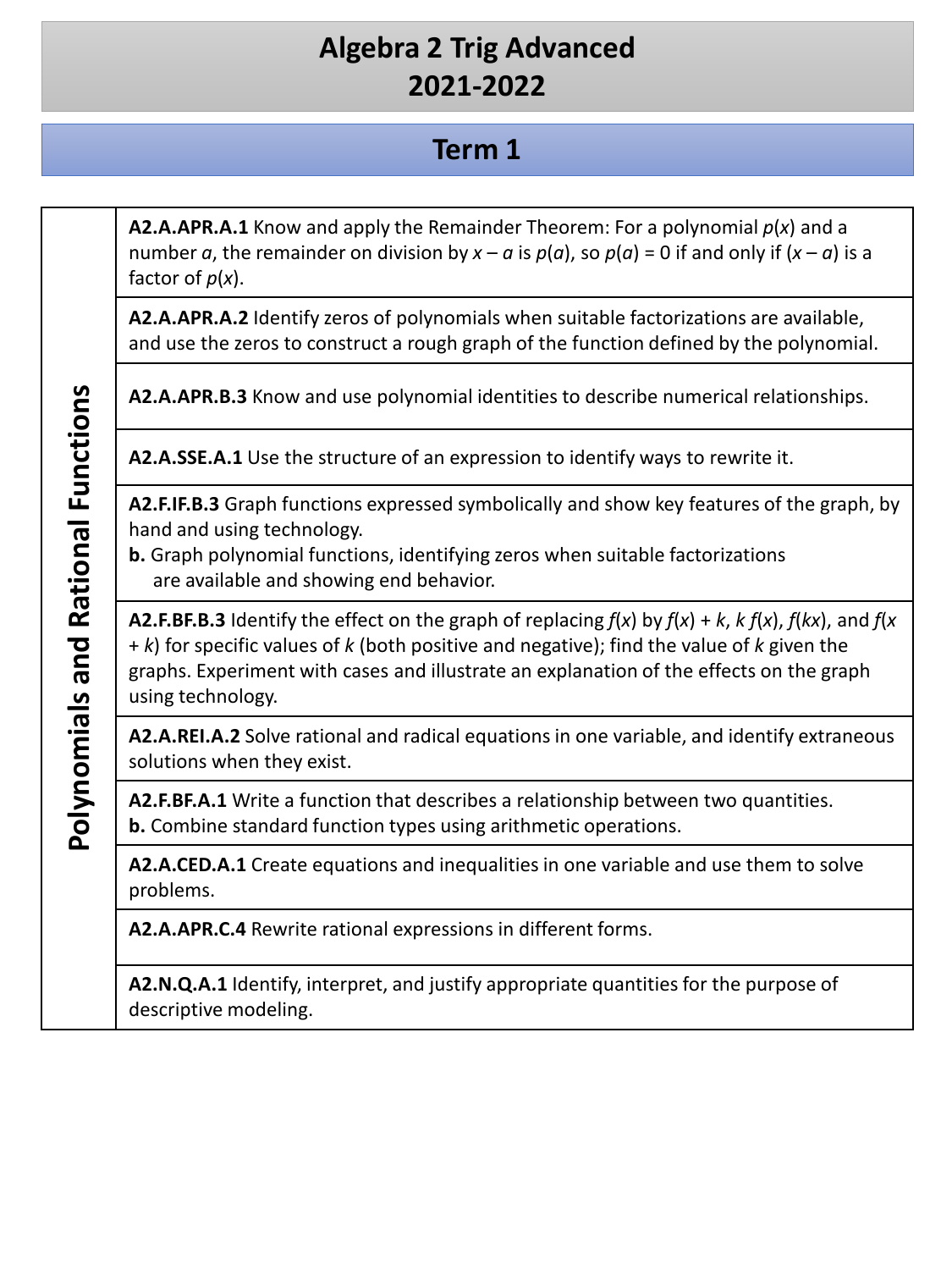# **Term 1**

**A2.N.CN.A.1** Know there is a complex number *I* such that *i*2 = –1, and every complex number has the form *a* + *bi* with *a* and *b* real.

**A2.N.CN.A.2** Know and use the relation *i*2 = –1 and the commutative, associative, and distributive properties to add, subtract, and multiply complex numbers.

**A2.N.CN.B.3** Solve quadratic equations with real coefficients that have complex solutions.

**A2.A.REI.B.3** Solve quadratic equations and inequalities in one variable.

**a**. Solve quadratic equations by inspection (e.g., for x2 = 49), taking square roots, completing the square, knowing and applying the quadratic formula, and factoring, as appropriate to the initial form of the equation. Recognize when the quadratic formula gives complex solutions and write them as *a* ± *bi* for real numbers *a*  and *b*.

**A2.N.RN.A.1** Explain how the definition of the meaning of rational exponents follows from extending the properties of integer exponents to those values, allowing for a notation for radicals in terms of rational exponents.

**A2.N.RN.A.2** Rewrite expressions involving radicals and rational exponents using the properties of exponents.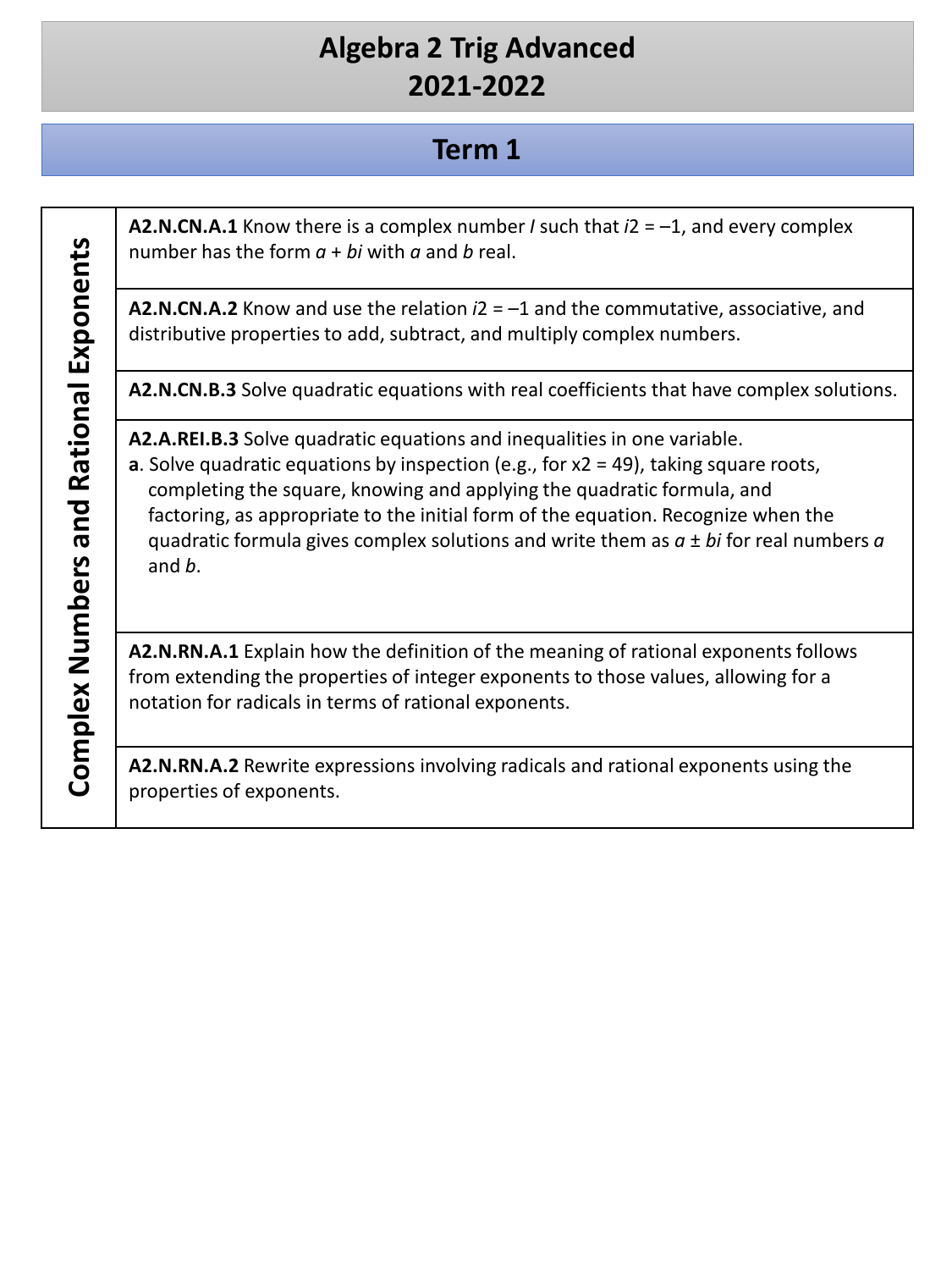# **Term 1**

**A2.F.IF.B.3** Graph functions expressed symbolically and show key features of the graph, by hand and using technology.

**c.** Graph exponential and logarithmic functions, showing intercepts and end behavior.

**A2.F.IF.B.4** Write a function defined by an expression in different but equivalent forms to reveal and explain different properties of the function.

**A2.F.IF.B.5** Compare properties of two functions each represented in a different way (algebraically, graphically, numerically in tables, or by verbal descriptions).

**A2.F.LE.A.2** For exponential models, express as a logarithm the solution to  $ab^{ct} = d$  where *a*, *c*, and *d* are numbers and the base *b* is 2, 10, or *e*; evaluate the logarithm using technology.

**A2.F.LE.B.3** Interpret the parameters in a linear or exponential function in terms of a constant.

**A2.N.Q.A.1** Identify, interpret, and justify appropriate quantities for the purpose of descriptive modeling.

**A2.A.CED.A.2** Rearrange formulas to highlight a quantity of interest, using the same reasoning as in solving equations.

**A2.A.SSE.B.2** Use the properties of exponents to rewrite expressions for exponential functions.

**A2.A.REI.A.1** Explain each step in solving an equation as following from the equality of numbers asserted at the previous step, starting from the assumption that the original equation has a solution. Construct a viable argument to justify a solution method.

**A2.A.REI.A.2** Solve rational and radical equations in one variable, and identify extraneous solutions when they exist.

**A2.A.REI.B.3** Solve quadratic equations and inequalities in one variable. **a**. Solve quadratic equations by inspection (e.g., for x2 = 49), taking square roots, completing the square, knowing and applying the quadratic formula, and factoring, as appropriate to the initial form of the equation. Recognize when the quadratic formula gives complex solutions and write them as *a* ± *bi* for real numbers *a* and *b*.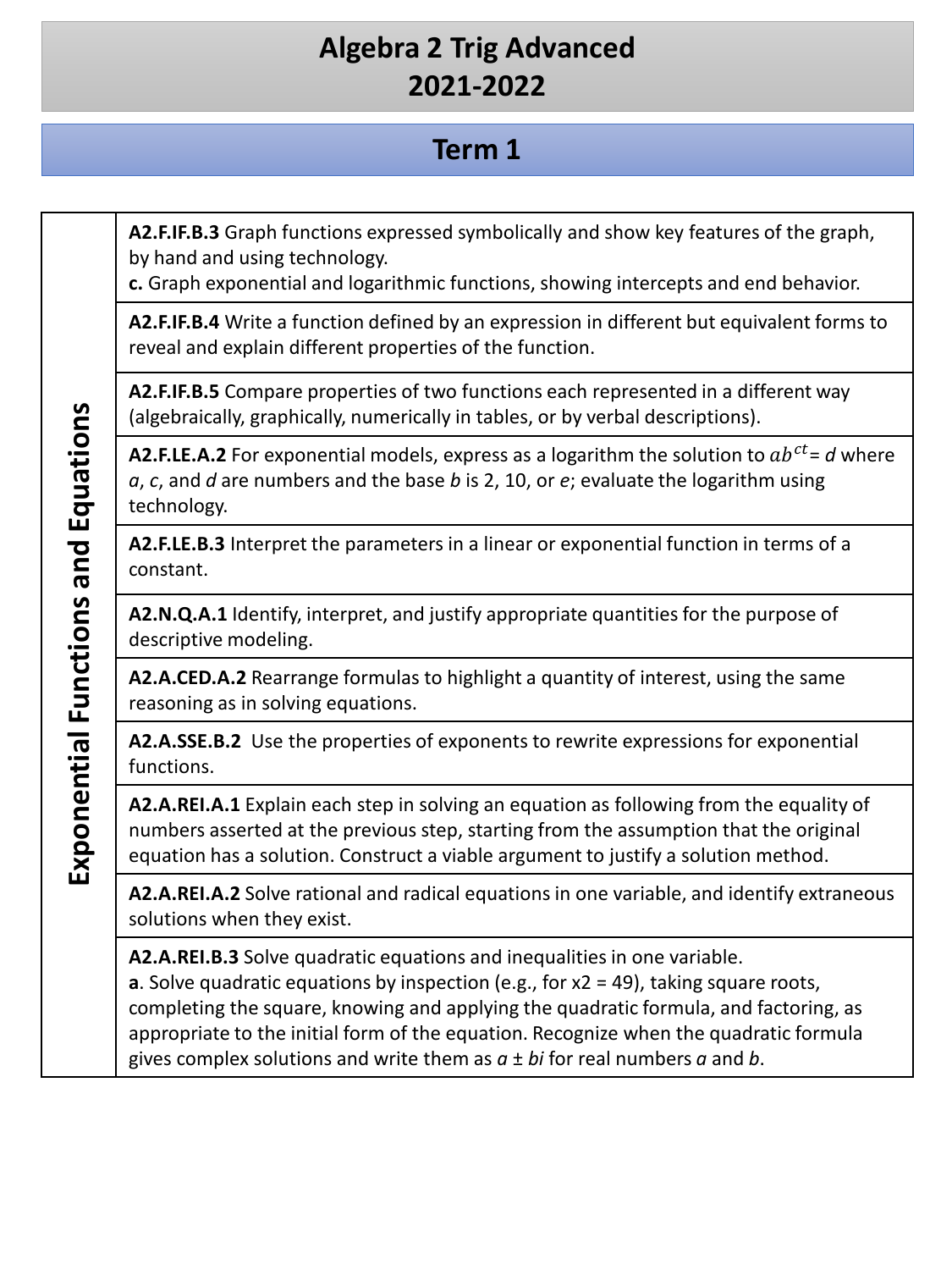# **Term 2**

| Functions<br>nential | <b>S</b><br>₽<br>π | A2.A.REI.C.4 Write and solve a system of linear equations in context.                                                                                                                                                                   |
|----------------------|--------------------|-----------------------------------------------------------------------------------------------------------------------------------------------------------------------------------------------------------------------------------------|
|                      |                    | A2.A.REI.C.5 Solve a system consisting of a linear equation and a quadratic equation in<br>two variables algebraically and graphically.                                                                                                 |
|                      |                    | A2.A.REI.D.6 Explain why the x-coordinates of the points where the graphs of the<br>equations $y = f(x)$ and $y = g(x)$ intersect are the solutions of the equation $f(x) = g(x)$ ; find<br>the approximate solutions using technology. |
|                      | O<br>ш<br>O        | A2.A.CED.A.2 Rearrange formulas to highlight a quantity of interest, using the same<br>reasoning as in solving equations.                                                                                                               |
| Expor                | ത                  | A2.A.CED.A.1 Create equations and inequalities in one variable and use them to solve<br>problems.                                                                                                                                       |

**A2.F.BF.A.1** Write a function that describes a relationship between two quantities. **b.** Combine standard function types using arithmetic operations.

**A2.A.SSE.A.1** Use the structure of an expression to identify ways to rewrite it.

**A2.A.SSE.B.2** Choose and produce an equivalent form of an expression to reveal and explain properties of the quantity represented by the expression.

**a.** Use the properties of exponents to rewrite expressions for exponential functions.

**A2.F.IF.A.1** For a function that models a relationship between two quantities, interpret key features of graphs and tables in terms of the quantities, and sketch graphs showing key features given a verbal description of the relationship.

**A2.F.IF.B.3** Graph functions expressed symbolically and show key features of the graph, by hand and using technology.

**b.** Graph polynomial functions, identifying zeros when suitable factorizations are available and showing end behavior.

**A2.F.LE.A.1** Construct linear and exponential functions, including arithmetic and geometric sequences, given a graph, a table, a description of a relationship, or inputoutput pairs.

**A2.F.BF.B.4** Find inverse functions.

**a**. Find the inverse of a function when the given function is one-to-one*.*

**Transformations of Functions Transformations of Functions**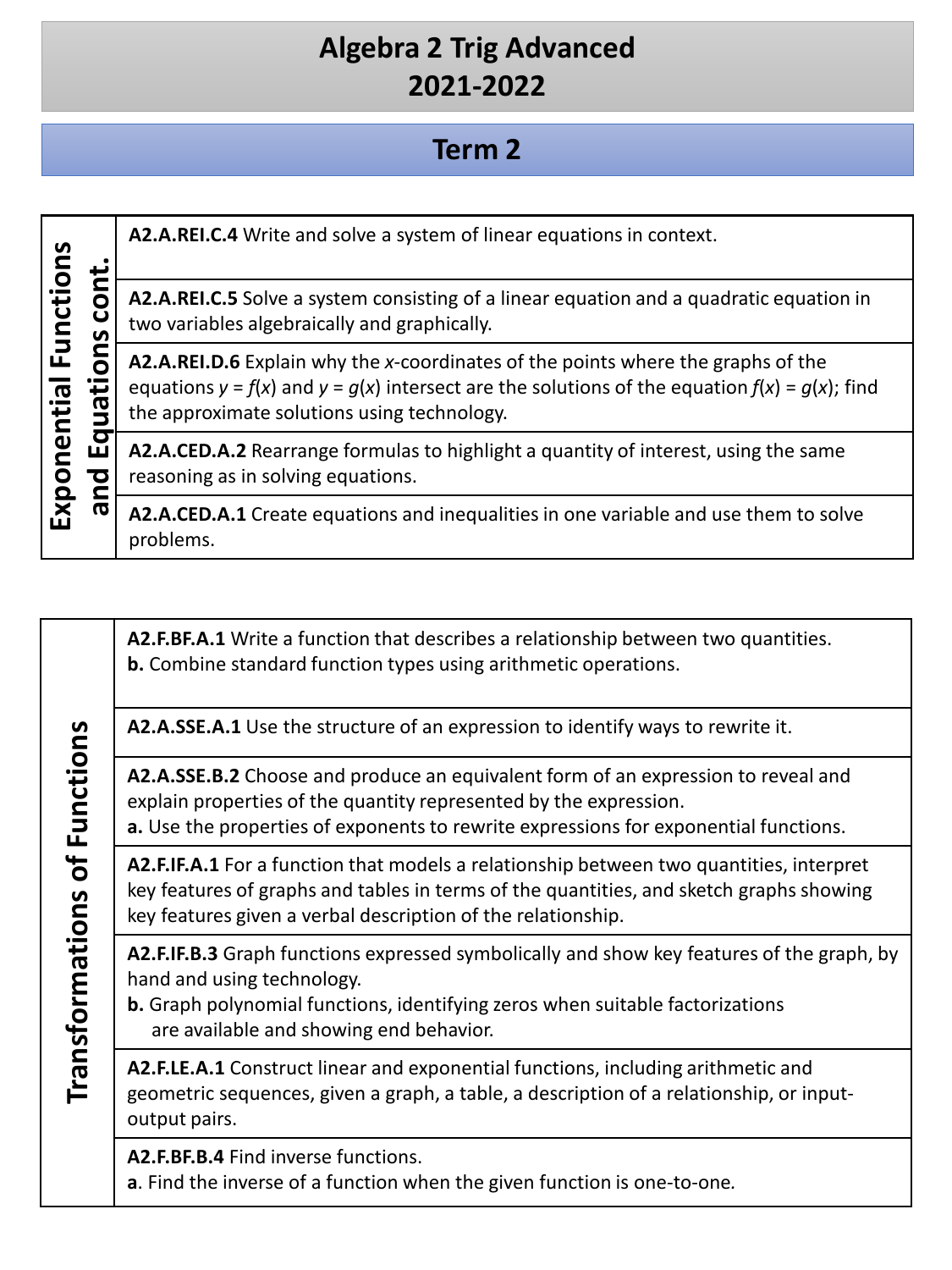#### **Term 2**

| Trigonometric Functions | A2.F.TF.A.1 Understand and use radian measure of an angle.<br>a. Understand radian measure of an angle as the length of the arc on the unit circle<br>subtended by the angle.<br>b. Use the unit circle to find sin $\theta$ , cos $\theta$ , and tan $\theta$ when $\theta$ is a commonly recognized<br>angle between 0 and $2\pi$ .                                                                                                                    |
|-------------------------|----------------------------------------------------------------------------------------------------------------------------------------------------------------------------------------------------------------------------------------------------------------------------------------------------------------------------------------------------------------------------------------------------------------------------------------------------------|
|                         | A2.F.TF.A.2 Explain how the unit circle in the coordinate plane enables the extension of<br>trigonometric functions to all real numbers, interpreted as radian measures of angles<br>traversed counterclockwise around the unit circle.                                                                                                                                                                                                                  |
|                         | A2.F.TF.B.3 Know and use trigonometric identities to find values of trig functions.<br>a. Given a point on a circle centered at the origin, recognize and use the right triangle<br>ratio definitions of $sin \theta$ , $cos \theta$ , and $tan \theta$ to evaluate the trigonometric functions.<br><b>b.</b> Given the quadrant of the angle, use the identity $sin 2 \theta + cos 2 \theta = 1$ to find $sin \theta$<br>given $cos θ$ , or vice versa. |

**A2.S.ID.A.1** Use the mean and standard deviation of a data set to fit it to a normal distribution and to estimate population percentages using the Empirical Rule.

**A2.S.ID.B.2** Represent data on two quantitative variables on a scatter plot, and describe how the variables are related.

**a.** Fit a function to the data; use functions fitted to data to solve problems in the context of the data.

**A2.S.IC.A.1** Recognize the purposes of and differences among sample surveys, experiments, and observational studies; explain how randomization relates to each.

**A2.S.IC.A.2** Use data from a sample survey to estimate a population mean or proportion; use a given margin of error to solve a problem in context.

**A2.S.CP.A.1** Describe events as subsets of a sample space (the set of outcomes) using characteristics (or categories) of the outcomes, or as unions, intersections, or complements of other events ("or," "and," "not").

# Statistical Inference **Statistical Inference**